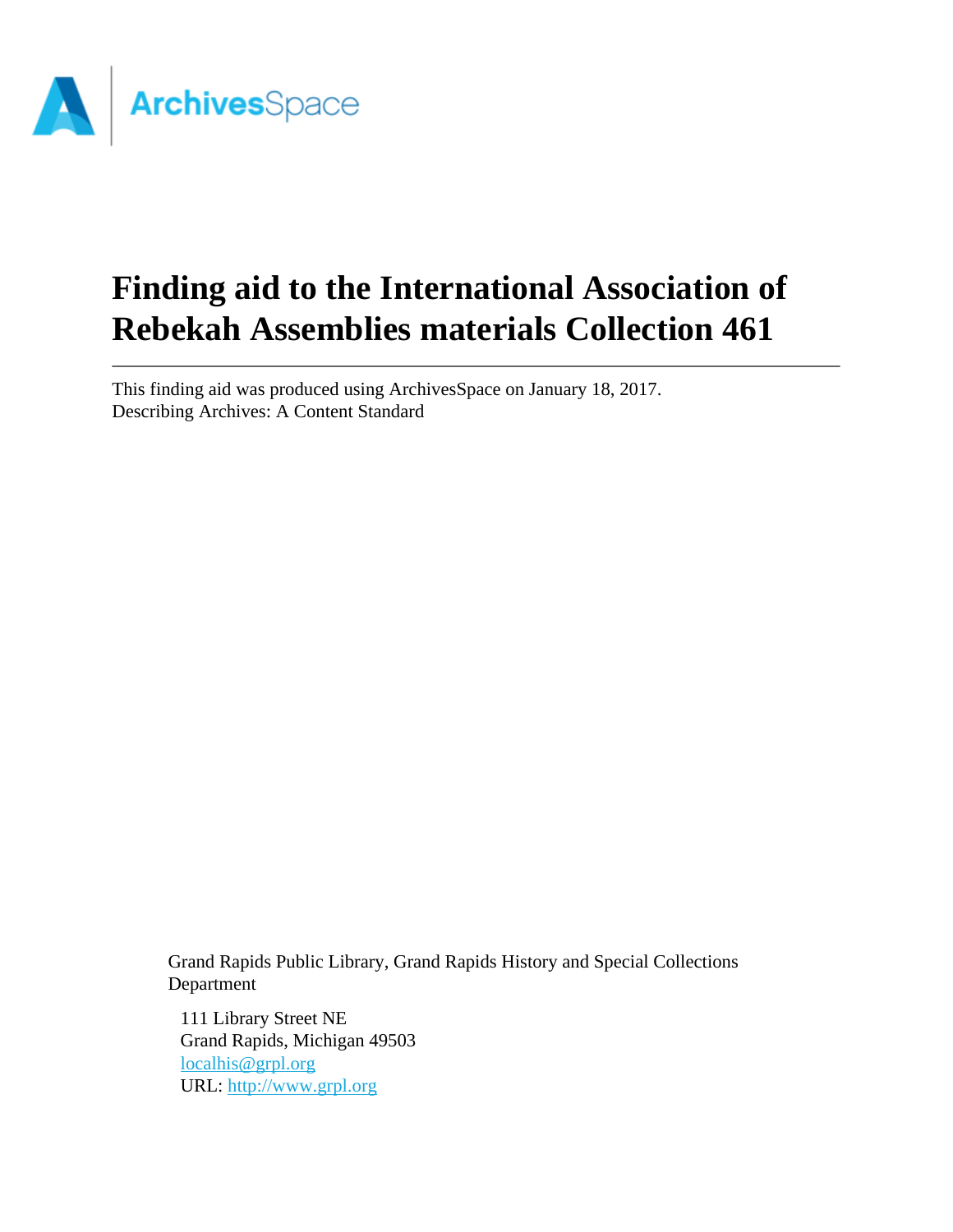# <span id="page-1-0"></span>**Table of Contents**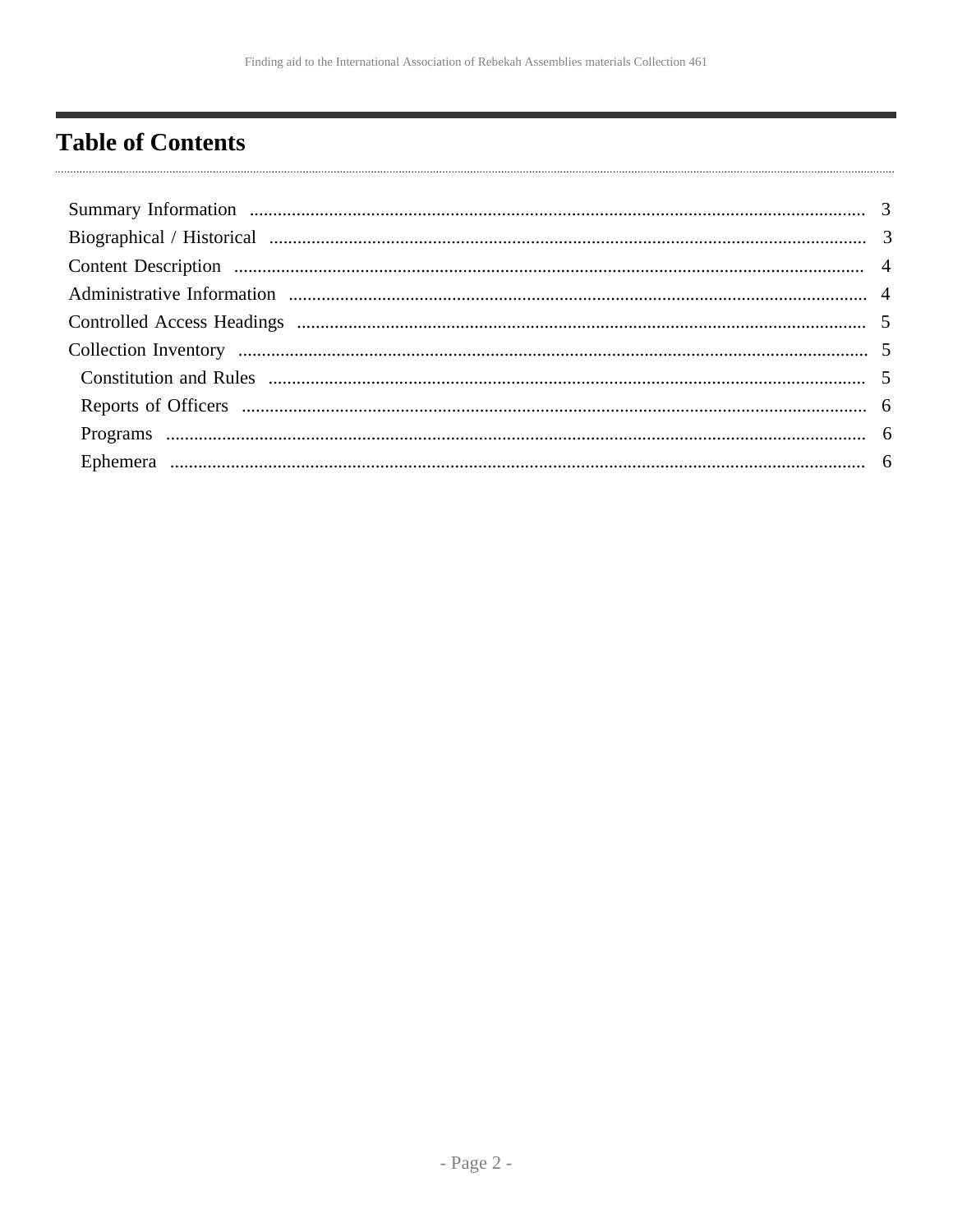# <span id="page-2-0"></span>**Summary Information**

| <b>Repository:</b>           | Grand Rapids Public Library, Grand Rapids History and Special<br><b>Collections Department</b>                                                                                                                                                                                                                                                                                                                                                                                        |
|------------------------------|---------------------------------------------------------------------------------------------------------------------------------------------------------------------------------------------------------------------------------------------------------------------------------------------------------------------------------------------------------------------------------------------------------------------------------------------------------------------------------------|
| <b>Creator:</b>              | <b>International Association of Rebekah Assemblies</b>                                                                                                                                                                                                                                                                                                                                                                                                                                |
| Source - dnr:                | Linda Stoepker                                                                                                                                                                                                                                                                                                                                                                                                                                                                        |
| Source:                      | Then and Now Genealogical Library                                                                                                                                                                                                                                                                                                                                                                                                                                                     |
| <b>Title:</b>                | International Association of Rebekah Assemblies materials                                                                                                                                                                                                                                                                                                                                                                                                                             |
| ID:                          | Collection 461                                                                                                                                                                                                                                                                                                                                                                                                                                                                        |
| Date [inclusive]:            | 1937-1976                                                                                                                                                                                                                                                                                                                                                                                                                                                                             |
| <b>Physical Description:</b> | .5 Linear Feet One standard box                                                                                                                                                                                                                                                                                                                                                                                                                                                       |
| <b>Physical Description:</b> | Fair                                                                                                                                                                                                                                                                                                                                                                                                                                                                                  |
| Abstract:                    | International Association of Rebekah Assemblies materials focuses on<br>the rules and governance of the Rebekah Lodges in Michigan during<br>the middle of the twentieth century. The majority of materials are<br>organizational publications regarding the function of the organization;<br>constitutions, bylaws, rules of order, and a charge book. Additional<br>materials are the report of officers, meeting programs, and legislation.<br>Also included is handmade ephemera. |

**^** [Return to Table of Contents](#page-1-0)

# <span id="page-2-1"></span>**Biographical / Historical**

The Independent Order of Odd Fellows (I.O.O.F.) was established in 1819 in Baltimore by Thomas Wildey who was chartered by the British Manchester Unity and separated in 1842 as a social works organization. The I.O.O.F established the Rebekah Degree in 1851 as an honorary award for the wives and daughters of Odd Fellow members who did good works and upheld the purpose and mission of the I.O.O.F. They were called Rebekahs after the biblical Rebekah (Rebecca). The I.O.O.F. and the Rebekas both pledge "to visit the sick, relieve the distressed, bury the dead and educate the orphan."

These early Daughters of Rebekah had no lodge system of their own and operated in an informal and local manner. On September 25, 1868, the I.O.O.F. voted to establish Degree Lodges of the Daughters of Rebekah, mirroring the existing lodges for their male counterparts. The Daughters were given the right to elect their own officers, charge for initiation fees, collect dues and undertake charitable and benevolent activities. The name was changed to "Degree of Rebekah" in 1874 and their creed was also established, "I am a Rebekah. I believe in the Fatherhood of God, the brotherhood of man and the sisterhood of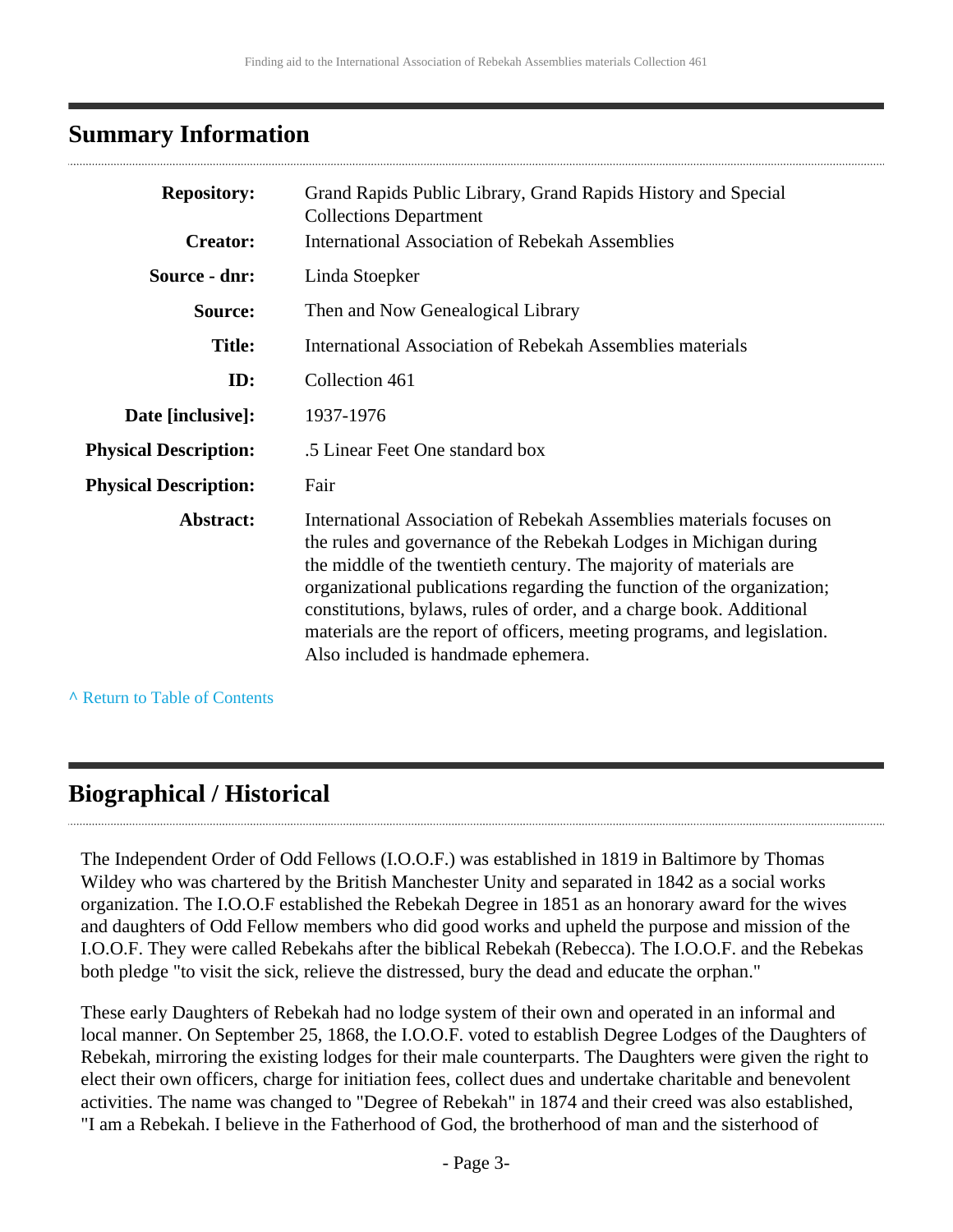women. I believe in the watch-words of our Order - Friendship, Love, and Truth. Friendship - is like a golden chain that ties our hearts together. Love - is one of our most precious gifts, the more you give, the more you receive. Truth - is the standard by which we value people. It is the foundation of our Society. I believe that my main concern should be my God, my family, and my friends. Then I should reach out to my community and the world. For in God's eyes, we are all brothers and sisters. I am a Rebekah!" Originally, only the female family members of already established Odd Fellows could become a "Daughter of Rebekah" but in 1894 membership opened to all single white women over 18. But by 1923, there were over a million members. Only white women could join 1972.

Today, Odd Fellow and Rebekah lodges in the United States allow female and male members, but while both females and males may hold an Odd Fellow office, only females may hold the highest Rebekah offices. In Europe and Cuba, however, the I.O.O.F. and the Rebekah Lodges are still segregated by sex. Today there are tens of thousands of Rebekas at 1,849 Rebekah Lodges located in the United States, Canada, Cuba, Chile, Hawaii, Mexico, Puerto Rico, Uruguay, Venezuela, and in Europe such as Estonia, Belgium, Czech Republic, Denmark, Finland, Germany, Norway, Netherlands, Spain, Sweden, and Switzerland.

**^** [Return to Table of Contents](#page-1-0)

# <span id="page-3-0"></span>**Content Description**

By-laws, rules of order, report of officers, event programs and other ephemera related to the International Association of Rebekah Assemblies, an arm of the International Order of Odd Fellows.

### **^** [Return to Table of Contents](#page-1-0)

## <span id="page-3-1"></span>**Administrative Information**

### **Publication Statement**

Grand Rapids Public Library, Grand Rapids History and Special Collections Department

111 Library Street NE Grand Rapids, Michigan 49503 [localhis@grpl.org](mailto:localhis@grpl.org) URL:<http://www.grpl.org>

### **Immediate Source of Acquisition**

2017.017; donor: Linda Stoepker and the Then and Now Genealogical Library, 2017.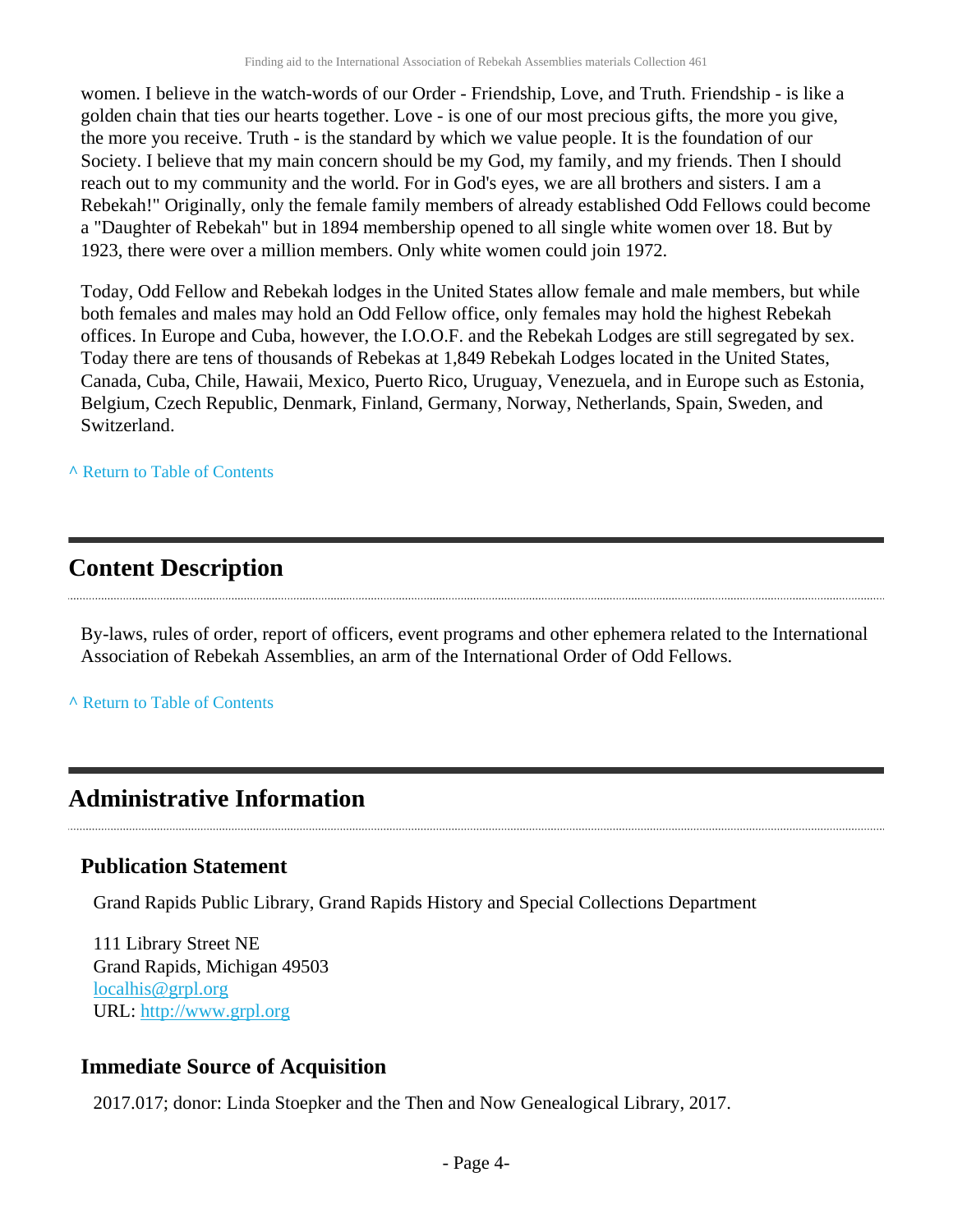#### **^** [Return to Table of Contents](#page-1-0)

# <span id="page-4-0"></span>**Controlled Access Headings**

• Linda Stoepker

• Then and Now Genealogical Library

# <span id="page-4-1"></span>**Collection Inventory**

### <span id="page-4-2"></span>**Constitution and Rules, 1937-1968**

Date [inclusive]: 1937-1968

| <b>Title/Description</b>                                       | <b>Instances</b> |                     |
|----------------------------------------------------------------|------------------|---------------------|
| By-laws and Rules of Order, 1930<br>Date [inclusive]: 1930     | Box 1            | Folder 1            |
| Constitution and Guidebook, 1937<br>Date [inclusive]: 1937     | Box 1            | Folder <sub>2</sub> |
| By-laws and Rules of Order, 1946<br>Date [inclusive]: 1946     | Box 1            | Folder <sub>3</sub> |
| Constitution and Guidebook, 1946<br>Date [inclusive]: 1946     | Box 1            | Folder 4            |
| Constitution and Guidebook, 1949<br>Date [inclusive]: 1949     | Box 1            | Folder 5            |
| Constitution and By-laws, 1952<br>Date [inclusive]: 1952       | Box 1            | Folder 6            |
| Constitution and Guidebook, 1954<br>Date [inclusive]: 1954     | Box 1            | Folder <sub>7</sub> |
| 1955 Legislation, 1955<br>Date [inclusive]: 1955               | Box 1            | Folder <sub>8</sub> |
| Charge Book of a Rebekah Lodge, 1968<br>Date [inclusive]: 1968 | Box 1            | Folder <sub>9</sub> |

**^** [Return to Table of Contents](#page-1-0)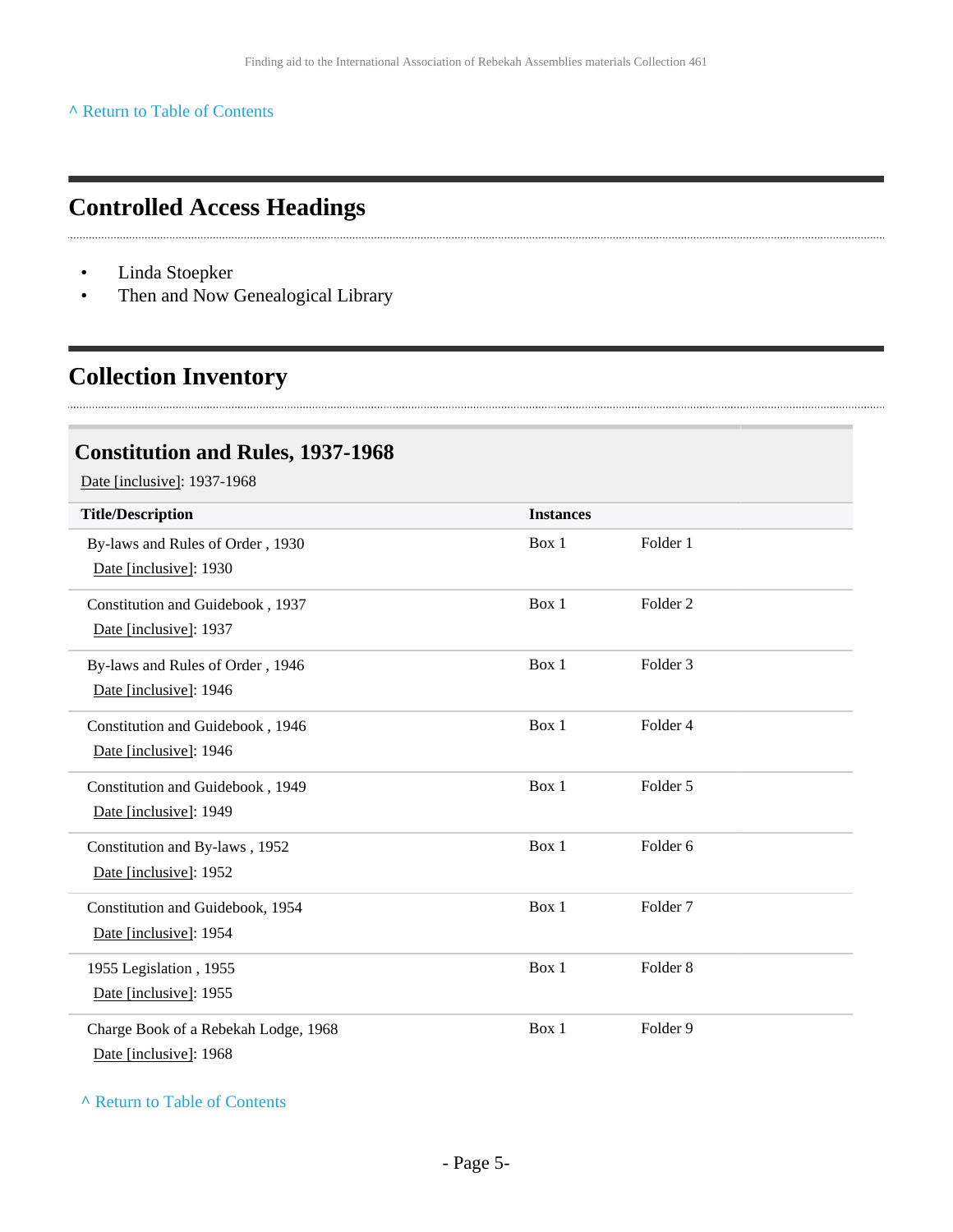### <span id="page-5-0"></span>**Reports of Officers, 1971-1976**

Date [inclusive]: 1971-1976

| <b>Title/Description</b>                                                   | <b>Instances</b> |           |
|----------------------------------------------------------------------------|------------------|-----------|
| Report of Officers of the Rebekah Assembly, 1971<br>Date [inclusive]: 1971 | Box 1            | Folder 10 |
| Report of Officers, 1976<br>Date [inclusive]: 1976                         | Box 1            | Folder 11 |

#### **^** [Return to Table of Contents](#page-1-0)

### <span id="page-5-1"></span>**Programs, 1948-1976**

Date [inclusive]: 1948-1976

| <b>Title/Description</b>                                                                      | <b>Instances</b> |           |
|-----------------------------------------------------------------------------------------------|------------------|-----------|
| Allegan County Annual District 29 Sessions Programs, 1948-1970<br>Date [inclusive]: 1948-1970 | Box 1            | Folder 12 |
| Official Souvenir Program, 1963<br>Date [inclusive]: 1963                                     | Box 1            | folder 13 |
| Official Souvenir Program, 1969<br>Date [inclusive]: 1969                                     | Box 1            | folder 14 |
| Official Souvenir Program, 1971<br>Date [inclusive]: 1971                                     | Box 1            | Folder 15 |
| Official Souvenir Program, 1974<br>Date [inclusive]: 1974                                     | Box 1            | folder 16 |
| Official Souvenir Program, 1976<br>Date [inclusive]: 1976                                     | Box 1            | Folder 17 |

#### **^** [Return to Table of Contents](#page-1-0)

### <span id="page-5-2"></span>**Ephemera, 1949-1976**

Date [inclusive]: 1949-1976 **Title/Description Instances** Public Installation Victor Rebekah Lodge #358, 1949-1961 Date [inclusive]: 1949-1961 Box 1 Folder 18 Handwritten notes on meeting procedures, 1950 Box 1 Folder 20